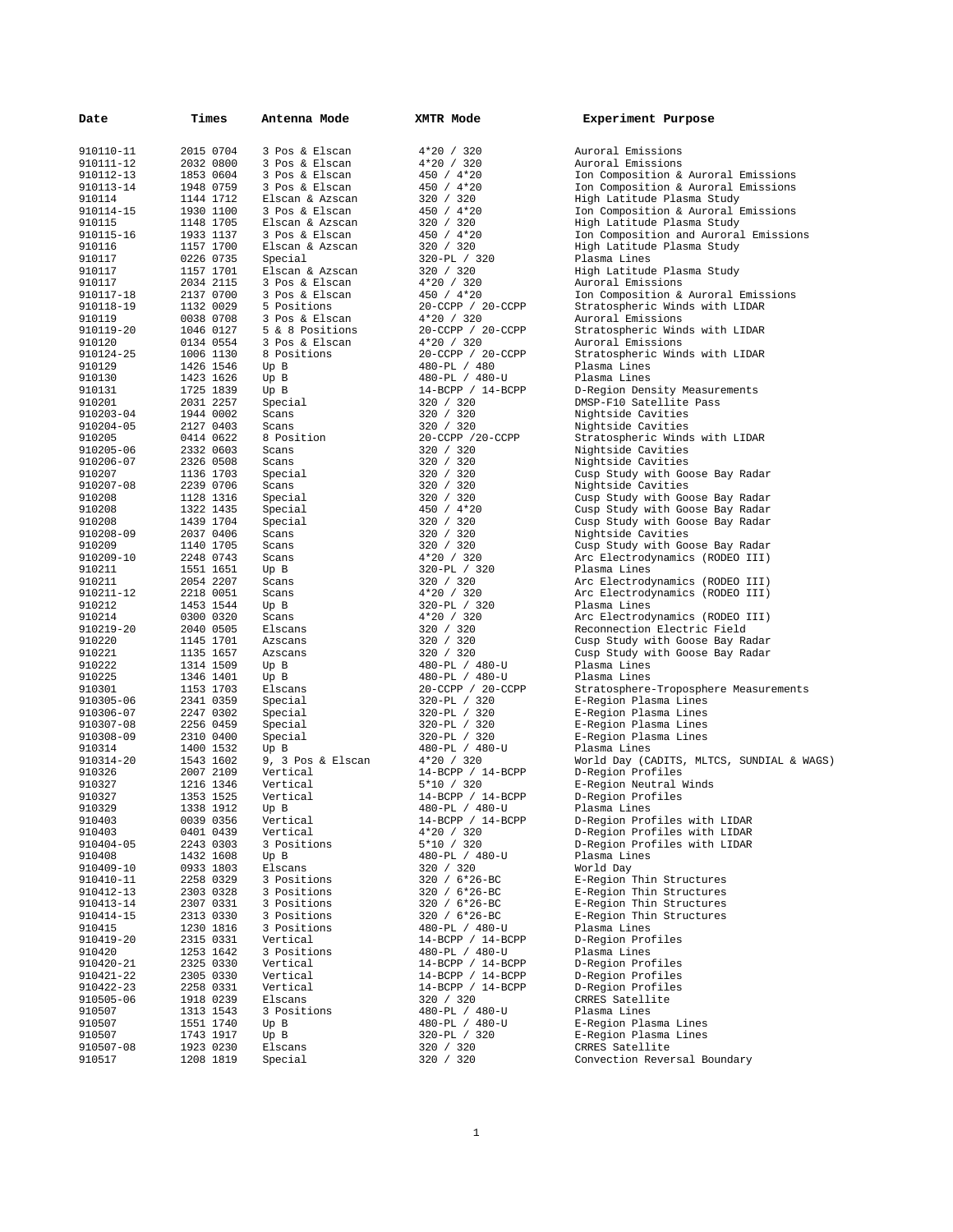| Date      | Times     | Antenna Mode        | XMTR Mode             | Experiment Purpose                        |
|-----------|-----------|---------------------|-----------------------|-------------------------------------------|
|           |           |                     |                       |                                           |
| 910518    | 0925 1807 | Special             | 320 / 320             | Convection Reversal Boundary              |
| 910519    | 0926 1816 | Special             | 320 / 320             | Convection Reversal Boundary              |
| 910520    | 0943 1802 | Special             | 320 / 320             | Convection Reversal Boundary              |
| 910521-22 | 2031 0234 | Elscans             | 320 / 320             | CRRES Satellite                           |
| 910522    | 0946 1810 | Special             | 320 / 320             | Convection Reversal Boundary              |
| 910523    | 0932 1800 | Special             | 320 / 320             | Convection Reversal Boundary              |
| 910523-24 | 1958 0230 | Elscans             | 320 / 320             | CRRES Satellite                           |
| 910726    | 1821 2308 | 3 Positions         | 320 / 6*26-BC         | E-Region Thin Structures                  |
| 910727    | 1929 2357 | Vertical            | $5*28-BC$ / $6*26-BC$ | E-Region Thin Structures                  |
| 910728    | 1046 1800 | Up B                | 5*10 / 320            | Density Profiles with Imaging Riometer    |
| 910728    | 1903 1956 | Up B                | 480-PL / 480-U        | Plasma Lines                              |
| 910729    | 0958 1809 | Elscan & Azscan     | $4*20 / 320$          | Density Profiles with Imaging Riometer    |
| 910729    | 1939 2358 | Elscans             | 52-BC / 52-BC         | Spatial Extent of Sporadic E              |
| 910730    | 0945 1759 | Elscan & Azscan     | $4*20 / 320$          | Density Profiles with Imaging Riometer    |
| 910730    | 1811 1848 | Up B                | 320-PL / 320          | Plasma Lines                              |
| 910730    | 1854 2330 | Elscans             | 52-BC / 52-BC         |                                           |
| 910731    | 1948 2300 | 1 Position          |                       | Spatial Extent of Sporadic E              |
|           |           |                     | $14-BCPP / 14-BCPP$   | D-Region Thin Layers                      |
| 910801    | 0741 1756 | Special             | 320 / 320             | Convection Reversal Boundary              |
| 910801    | 1801 2227 | 1 Position          | $14-BCPP / 14-BCPP$   | D-Region Thin Layers                      |
| 910802    | 0746 1756 | Special             | 320 / 320             | Convection Reversal Boundary              |
| 910802    | 1824 2231 | 1 Position          | $14-BCPP / 14-BCPP$   | D-Region Thin Layers                      |
| 910803    | 1027 1801 | Elscan & Azscan     | $4*20 / 320$          | Density Profiles with Imaging Riometer    |
| 910803-04 | 1945 0014 | 3 Positions         | $320 / 6*26 - BC$     | E-Region Thin Structures                  |
| 910804    | 0746 1755 | Special             | 320 / 320             | Convection Reversal Boundary              |
| 910804    | 1931 2359 | Up B                | $5*28-BC$ / $6*26-BC$ | E-Region Thin Structures                  |
| 910805    | 0743 1801 | Special             | 320 / 320             | Convection Reversal Boundary              |
| 910805-06 | 1947 0014 | Elscans             | 52-BC / 52-BC         | Spatial Extent of Sporadic E              |
| 910806    | 0745 1755 | Special             | 320 / 320             | Convection Reversal Boundary              |
| 910806-07 | 2043 0115 | 3 Positions         | 320 / 6*26-BC         | E-Region Thin Structures                  |
| 910807    | 0751 1759 | Special             | 320 / 320             | Convection Reversal Boundary              |
| 910807-08 | 2142 0600 | Up B & Elscan       | 5*10 / 320            | Ion Composition                           |
| 910808    | 0953 1807 | Up B & Elscan       | $5*10 / 320$          | Ion Composition                           |
| 910808-09 | 2137 0600 | Up B & Elscan       | 5*10 / 320            | Ion Composition                           |
| 910809    | 0945 1802 | Up B & Elscan       | 5*10 / 320            | Ion Composition                           |
| 910823    | 1055 1631 | Special             | 320 / 320             | Convection Reversal Variations            |
| 910826    | 1045 1747 | Special             | 320 / 320             | Convection Reversal Variations            |
| 910826-27 | 2235 0100 | 2 Pos & Azscan      | 320 / 320             | Electric Fields                           |
| 910827    | 1052 1702 | Special             | 320 / 320             | Convection Reversal Variations            |
| 910828    | 1318 1718 | Up B                | 480-PL / 480-U        | Plasma Lines                              |
| 910829    | 1054 1300 | 2 Pos & Azscan      | 320 / 320             | Electric Fields                           |
| 910903    | 0942 1800 | Up B & Elscan       | 5*10 / 320            | Ion Composition                           |
| 910903-04 | 2356 0448 | 3 Positions         |                       |                                           |
|           |           |                     | 320 / 320             | F-Region Ion Drifts and Composition       |
| 910904-05 | 2141 0559 | Up B & Elscan       | 5*10 / 320            | Ion Composition                           |
| 910906-07 | 2349 0500 | 3 Pos, Up B         | 320 / 320             | F-Region Ion Drifts and Composition       |
| 910907-08 | 2338 0355 | 3 Pos, Up B         | 320 / 320             | F-Region Ion Drifts and Composition       |
| 910909-10 | 2329 0201 | 3 Positions         | 320 / 320             | F-Region Ion Drifts and Composition       |
| 910910-11 | 0932 1800 | 9 Pos & Elscan      | 320 / 320             | World Day                                 |
| 910912    | 1142 1658 | Elscan & Azscan     | 320 / 320             | Cleft Electrodynamics                     |
| 910913    | 1149 1702 | Elscan & Azscan     | 320 / 320             | Cleft Electrodynamics                     |
| 910914    | 1153 1706 | Elscan & Azscan     | 320 / 320             | Cleft Electrodynamics                     |
| 910920    | 1250 1703 | Elscans             | 320 / 320             | CRRES Satellite                           |
| 910923    | 1259 1700 | Elscans             | 320 / 320             | CRRES Satellite                           |
| 910924    | 1306 1647 | Vertical            | $2-FDI / 0$           | Frequency Domain Interferometry           |
| 910925    | 1410 1616 | Vertical            | $2-FDI / 0$           | Frequency Domain Interferometry           |
| 911013    | 1430 1707 | 3 Positions         | 480-PL / 480-U        | Plasma Lines                              |
| 911014    | 1154 1720 | 3 Positions         | 480-PL / 480-U        | Plasma Lines                              |
| 911014-15 | 1733 1302 | Up B                | 470 / 4*20            | Top- and Bottom-Side Ion Composition      |
| 911015    | 1315 1744 | Up B                | 480-PL / 480-U        | Plasma Lines                              |
| 911015-16 | 2050 0313 | Up B                | 4*20 / 320            | Bottom-Side Ion Composition               |
| 911016-17 | 2138 0207 | Special             | 480 / 0               | Very High-Altitude Plasma Structure       |
| 911017    | 1146 1613 | 3 Positions         | 480-PL / 480-U        | Plasma Lines                              |
| 911017-18 | 2146 0203 | Special             | 480 / 0               | Very High-Altitude Plasma Structure       |
| 911018-19 | 2150 0159 | Special             | 480 / 0               | Very High-Altitude Plasma Structure       |
| 911019-20 | 2100 0159 | Special             | 480 / 480             | Very High-Altitude Plasma Structure       |
| 911021-22 | 2148 0156 | Special             | 480 / 480             | Very High-Altitude Plasma Structure       |
| 911023-24 | 2058 0101 | 3 Positions         | 320 / 6*26-BC         | E-Field of Thin E-Region Structures       |
| 911024-25 | 2100 0104 | 3 Positions         | 320 / 6*26-BC         | E-Field of Thin E-Region Structures       |
|           |           |                     |                       | E-Field of Thin E-Region Structures       |
| 911026-27 | 2128 0200 | 3 Positions         | 320 / 6*26-BC         | Spatial Extent of Sporadic E              |
| 911027-28 | 2033 0104 | Elscans             | 52-BC / 52-BC         |                                           |
| 911028-29 | 1948 0001 | 3 Positions         | 320 / 6*26-BC         | E-Field of Thin E-Region Structures       |
| 911029-30 | 0006 0022 | 3 Position & Elscan | 4*20 / 320            | E-Region Neutral Winds and UARS Satellite |
| 911102-03 | 2110 0542 | Special             | 320 / 376             | Arc Electrodynamics (RODEO 3-1/2)         |
| 911107    | 1941 2049 | Special             | 4*20 / 320            | Arc Electrodynamics (RODEO 3-1/2)         |
| 911107-08 | 2054 0739 | Special             | 320 / 376             | Arc Electrodynamics (RODEO 3-1/2)         |
| 911110-11 | 2021 0255 | Special             | 320 / 376             | Arc Electrodynamics (RODEO 3-1/2)         |
| 911112    | 1346 1709 | Up B                | 480-PL / 480-U        | Plasma Lines                              |
| 911113    | 1225 1414 | 3 Positions         | 480-PL / 480-U        | Plasma Lines                              |